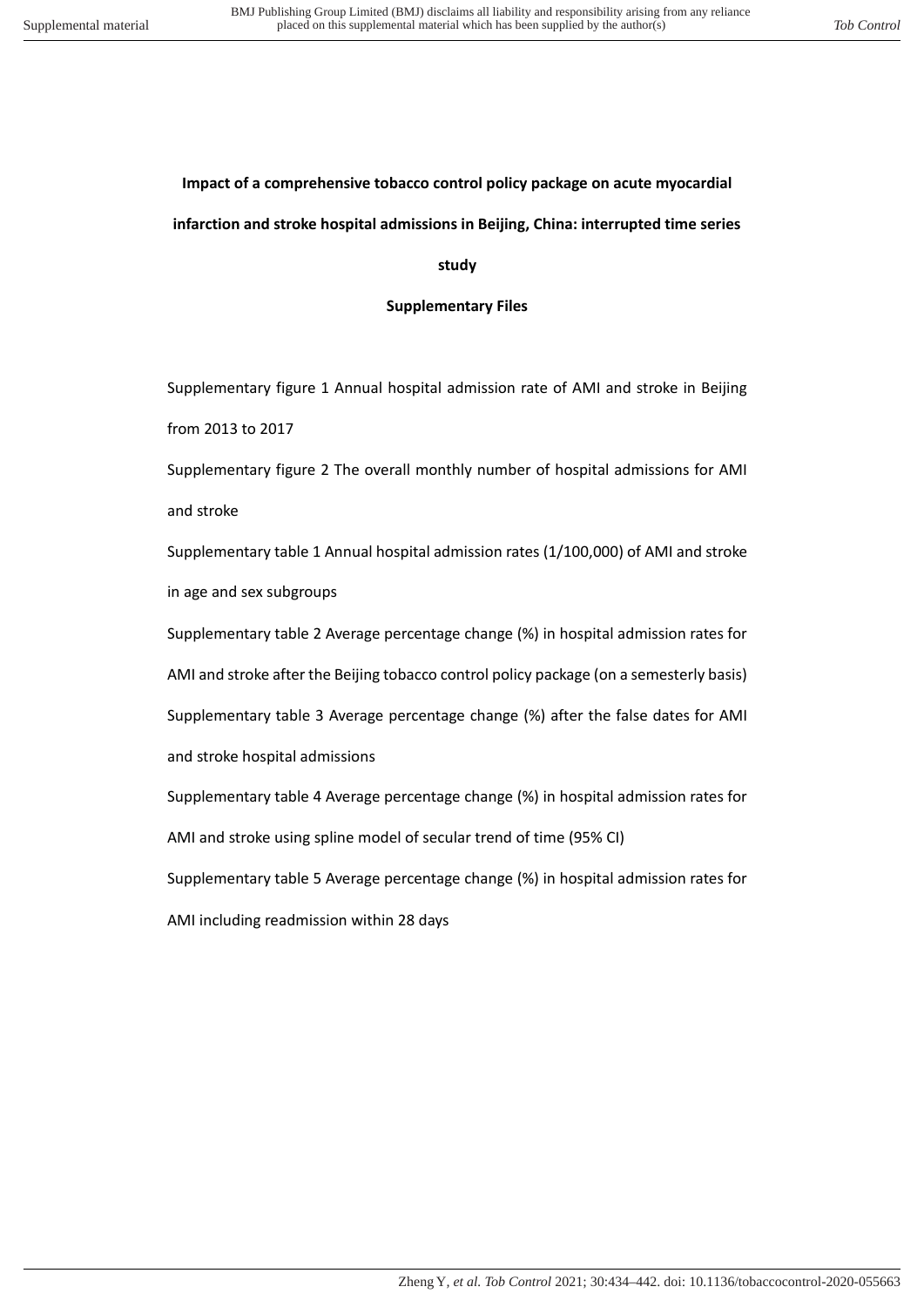

Supplementary figure 1 Annual hospital admission rate of AMI and stroke in Beijing from 2013 to 2017

AMI, acute myocardial infarction. Panel A, for AMI. Panel B, for stroke. The rates were age- and sex- adjusted according to the population in the sixth demographic census in Beijing. Error bars showed the 95% CIs. The blue dotted line showed the temporal trend of the rates from 2013 to 2017.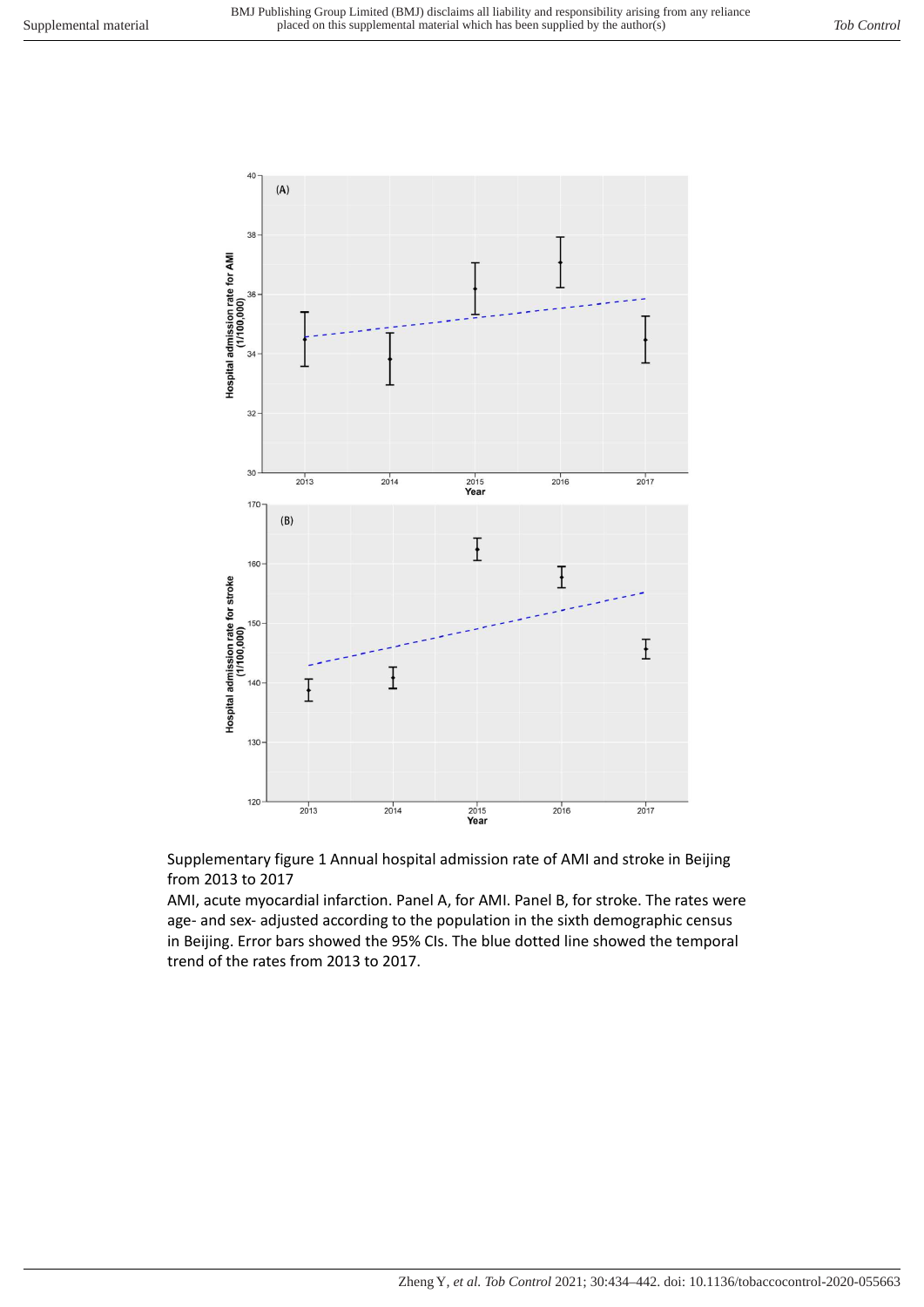

Supplementary figure 2 The overall monthly number of hospital admissions for AMI and stroke

AMI, acute myocardial infarction. Panel A: for AMI; Panel B: for stroke. The number of admissions was averaged across years.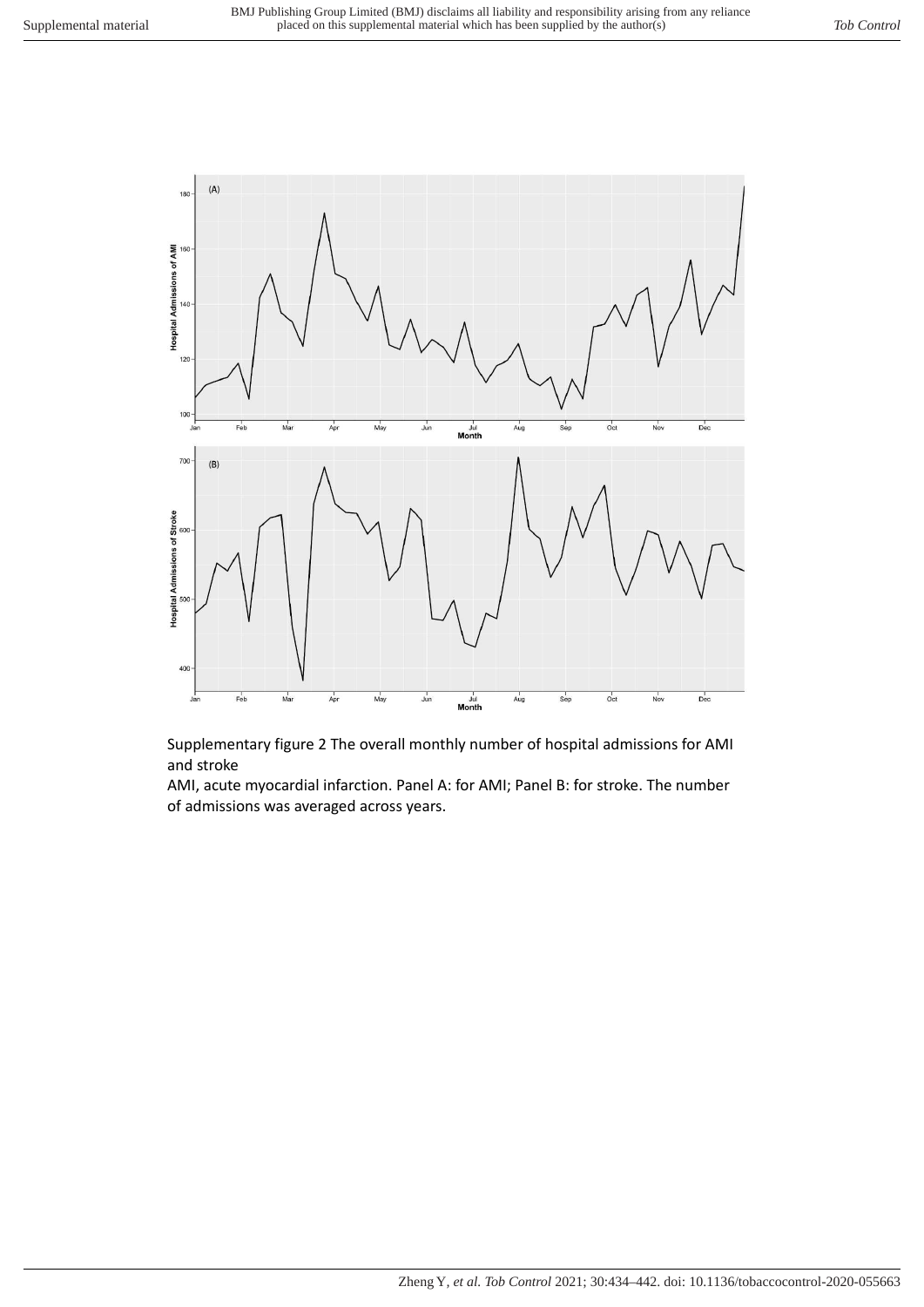| in age and sex subgroups |                    |                                            |                               |                                                |                                     |                               |                                                |
|--------------------------|--------------------|--------------------------------------------|-------------------------------|------------------------------------------------|-------------------------------------|-------------------------------|------------------------------------------------|
|                          | Year               | AMI                                        |                               |                                                | <b>Stroke</b>                       |                               |                                                |
| <b>Subgroups</b>         |                    | <b>Number of</b><br>hospital<br>admissions | Crude annual rate<br>(95% CI) | <b>Standardized</b><br>annual rate<br>(95% CI) | Number of<br>hospital<br>admissions | Crude annual rate<br>(95% CI) | <b>Standardized annual</b><br>rate<br>(95% CI) |
|                          | 2013               | 4,374                                      | 50.6 (49.2, 52.2)             | 47.1 (45.7, 48.5)                              | 15,529                              | 179.8 (177.0, 182.7)          | 165.0 (162.4, 167.7)                           |
|                          | 2014               | 4,598                                      | 49.6 (48.2, 51.1)             | 46.3 (44.9, 47.7)                              | 17,322                              | 186.8 (184.1, 189.6)          | 172.3 (169.7, 174.9)                           |
|                          | 2015               | 5,363                                      | 54.3 (52.8, 55.8)             | 50.2 (48.8, 51.6)                              | 21,351                              | 216.1 (213.3, 219.1)          | 197.8 (195.1, 200.5)                           |
| Male                     | 2016               | 5,922                                      | 56.2 (54.8, 57.6)             | 51.9 (50.5, 53.2)                              | 21,859                              | 207.4 (204.7, 210.2)          | 189.6 (187.0, 192.2)                           |
|                          | 2017<br>(6 months) | 2,932                                      | 53.2 (51.8, 54.6)             | 47.7 (46.4, 48.9)                              | 10,989                              | 199.3 (196.7, 201.9)          | 177.7 (175.3, 180.1)                           |
|                          | Total              | 23,189                                     | 52.9 (52.3, 53.6)             | 48.7 (48.1, 49.3)                              | 87,050                              | 198.6 (197.4, 199.9)          | 180.9 (179.8, 182.1)                           |
|                          | 2013               | 1,448                                      | 20.5 (19.4, 21.6)             | 21.1 (20.0, 22.2)                              | 7,533                               | 106.5 (104.1, 109.0)          | 110.7 (108.2, 113.3)                           |
|                          | 2014               | 1,519                                      | 20.2 (19.2, 21.2)             | 20.5 (19.5, 21.6)                              | 7,826                               | 103.9 (101.6, 106.2)          | 107.3 (104.9, 109.7)                           |
|                          | 2015               | 1,700                                      | 21.2 (20.2, 22.2)             | 21.2 (20.2, 22.3)                              | 9,760                               | 121.6 (119.2, 124.0)          | 124.7 (122.1, 127.2)                           |
| Female                   | 2016               | 1,829                                      | 21.4 (20.5, 22.4)             | 21.3 (20.3, 22.3)                              | 10,390                              | 121.8 (119.5, 124.2)          | 123.8 (121.3, 126.2)                           |
|                          | 2017<br>(6 months) | 933                                        | 21.0 (20.0, 21.9)             | 20.4 (19.4, 21.4)                              | 5,050                               | 113.5 (111.3, 115.7)          | 111.5 (109.3, 113.8)                           |
|                          | Total              | 7,429                                      | 20.9 (20.4, 21.3)             | 20.9 (20.4, 21.3)                              | 40,559                              | 113.8 (112.8, 114.9)          | 115.8 (114.7, 116.9)                           |
|                          | 2013               | 2,862                                      | 20.0 (19.3, 20.7)             | 18.7 (18.0, 19.4)                              | 9,958                               | 69.6 (68.2, 70.9)             | 66.9 (65.6, 68.3)                              |
|                          | 2014               | 3,046                                      | 19.9 (19.2, 20.6)             | 18.7 (18.0, 19.4)                              | 11,011                              | 71.9 (70.6, 73.3)             | 69.0 (67.7, 70.3)                              |
| Age <65                  | 2015               | 3,589                                      | 22.0 (21.3, 22.8)             | 20.5 (19.8, 21.2)                              | 13,837                              | 84.9 (83.5, 86.3)             | 81.5 (80.1, 82.9)                              |
|                          | 2016               | 3,946                                      | 22.8 (22.1, 23.5)             | 21.2 (20.5, 21.8)                              | 13,977                              | 80.6 (79.3, 82.0)             | 78.3 (77.0, 79.7)                              |
| yrs                      | 2017<br>(6 months) | 1,957                                      | 21.7 (21.0, 22.4)             | 19.7 (19.1, 20.4)                              | 6,866                               | 76.1 (74.8, 77.4)             | 72.0 (70.8, 73.2)                              |
|                          | Total              | 15,400                                     | 21.3 (21.0, 21.7)             | 19.8 (19.5, 20.1)                              | 55,649                              | 76.9 (76.3, 77.5)             | 73.7 (73.1, 74.3)                              |
|                          | 2013               | 2,960                                      | 212.2 (204.7, 220.0)          | 199.8 (192.4, 207.4)                           | 13,104                              | 939.6 (923.6, 955.8)          | 891.4 (875.6, 907.4)                           |
|                          | 2014               | 3,071                                      | 205.6 (198.4, 213.0)          | 192.6 (185.6, 199.8)                           | 14,137                              | 946.4 (930.8, 962.1)          | 893.6 (878.3, 909.1)                           |
|                          | 2015               | 3,474                                      | 216.4 (209.3, 223.7)          | 200.5 (193.6, 207.6)                           | 17,274                              | 1,076.1 (1,060.1, 1,092.3)    | 1,010.6 (995.0, 1,026.5)                       |
| Age $\geq 65$<br>yrs     | 2016               | 3,805                                      | 219.7 (212.8, 226.8)          | 203.7 (197.0, 210.6)                           | 18,272                              | 1,055.2 (1,039.9, 1,070.6)    | 989.8 (974.9, 1,004.9)                         |
|                          | 2017<br>(6 months) | 1,908                                      | 203.1 (196.7, 209.7)          | 188.8 (182.6, 195.1)                           | 9,173                               | 976.5 (962.4, 990.7)          | 917.7 (904.0, 931.6)                           |
|                          | Total              | 15,218                                     | 211.3 (208.2, 214.5)          | 196.9 (193.9, 200.0)                           | 71,960                              | 1,001.1 (994.3, 1,008.1)      | 942.6 (935.9, 949.4)                           |

### Supplementary table 1 Annual hospital admission rates (1/100,000) of AMI and stroke in age and sex subgroups

AMI, acute myocardial infarction. 95% CI, 95% confidence interval. The standardized annual rates were age- and sex- adjusted according to the population in the sixth demographic census in Beijing.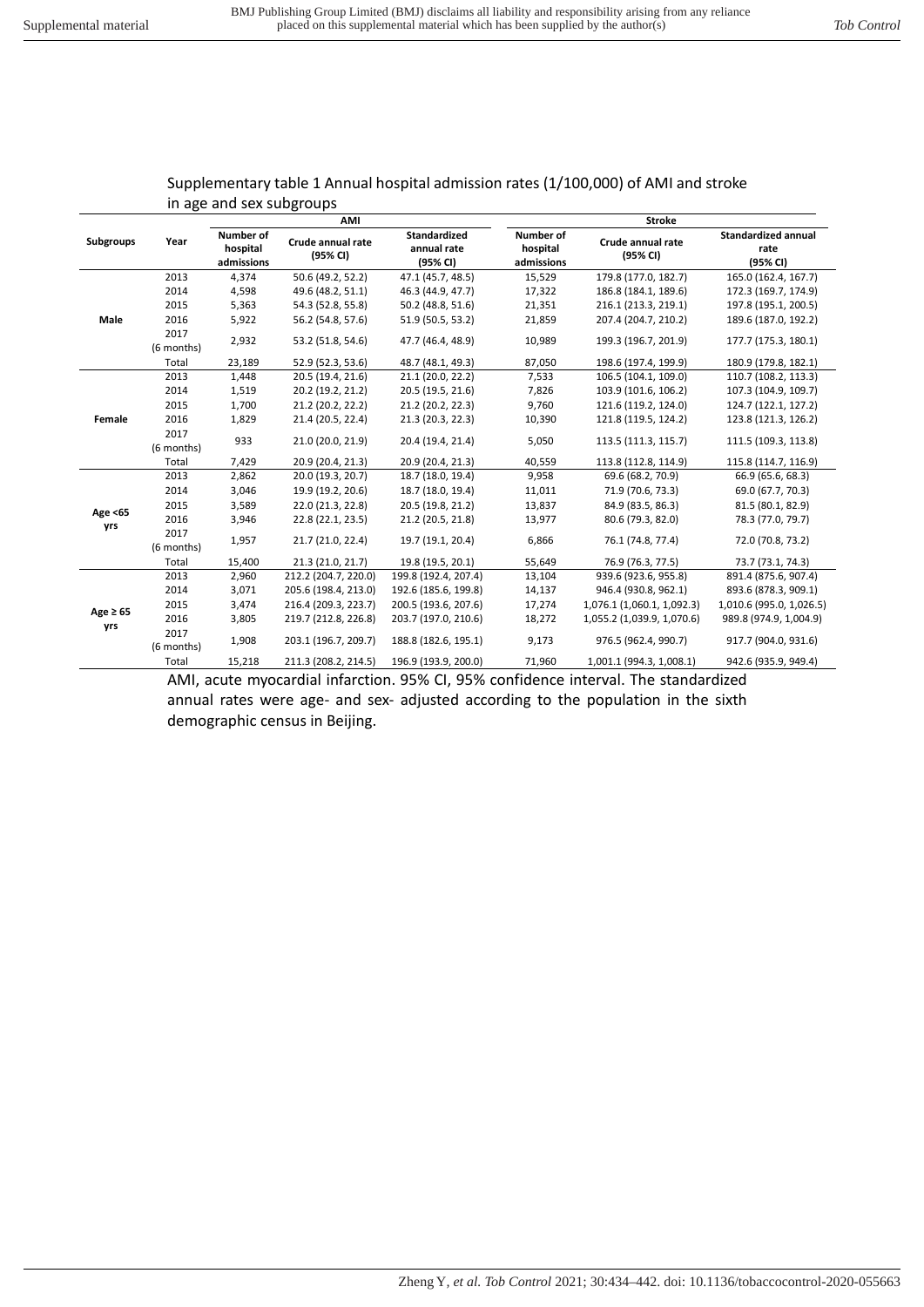|                 | AMI and stroke after the Beijing tobacco control policy package (on a semesterly |                                                     |                              |                                                     |  |  |
|-----------------|----------------------------------------------------------------------------------|-----------------------------------------------------|------------------------------|-----------------------------------------------------|--|--|
| basis)          |                                                                                  |                                                     |                              |                                                     |  |  |
|                 |                                                                                  | AMI                                                 | <b>Stroke</b>                |                                                     |  |  |
|                 | Immediate<br>change (95% CI)                                                     | Semester change in<br>the secular trend<br>(95% CI) | Immediate<br>change (95% CI) | Semester change<br>in the secular<br>trend (95% CI) |  |  |
| Overall         | $-5.4$ ( $-10.0, -0.5$ )                                                         | $1.4(-0.4, 3.2)$                                    | $-5.6$ $(-7.8, -3.3)$        | $-8.0$ $(-8.7, -7.2)$                               |  |  |
| Subgroups       |                                                                                  |                                                     |                              |                                                     |  |  |
| <65 years       | $-6.0$ $(-12.4, 0.9)$                                                            | $1.2$ (-1.2, 3.8)                                   | $-6.6$ ( $-9.8$ , $-3.2$ )   | $-9.4$ ( $-10.5$ , $-8.2$ )                         |  |  |
| $\geq 65$ years | $-3.9$ $(-10.5, 3.2)$                                                            | $1.5$ ( $-1.0$ , $4.0$ )                            | $-3.9$ ( $-6.8$ , $-0.9$ )   | $-7.8$ ( $-8.8$ , $-6.7$ )                          |  |  |
| Male            | $-4.8$ ( $-10.2$ , $0.8$ )                                                       | $1.4$ ( $-0.6$ , $3.5$ )                            | $-6.4$ $(-9.0, -3.7)$        | $-8.7$ $(-9.6, -7.7)$                               |  |  |

Female  $-3.7$  (-12.8, 6.3)  $1.8$  (-1.8, 5.5)  $-3.2$  (-7.2, 0.9)  $-6.2$  (-7.6, -4.8)

AMI, acute myocardial infarction.

Supplementary table 2 Average percentage change (%) in hospital admission rates for AMI and stroke after the Beijing tobacco control policy package (on a semesterly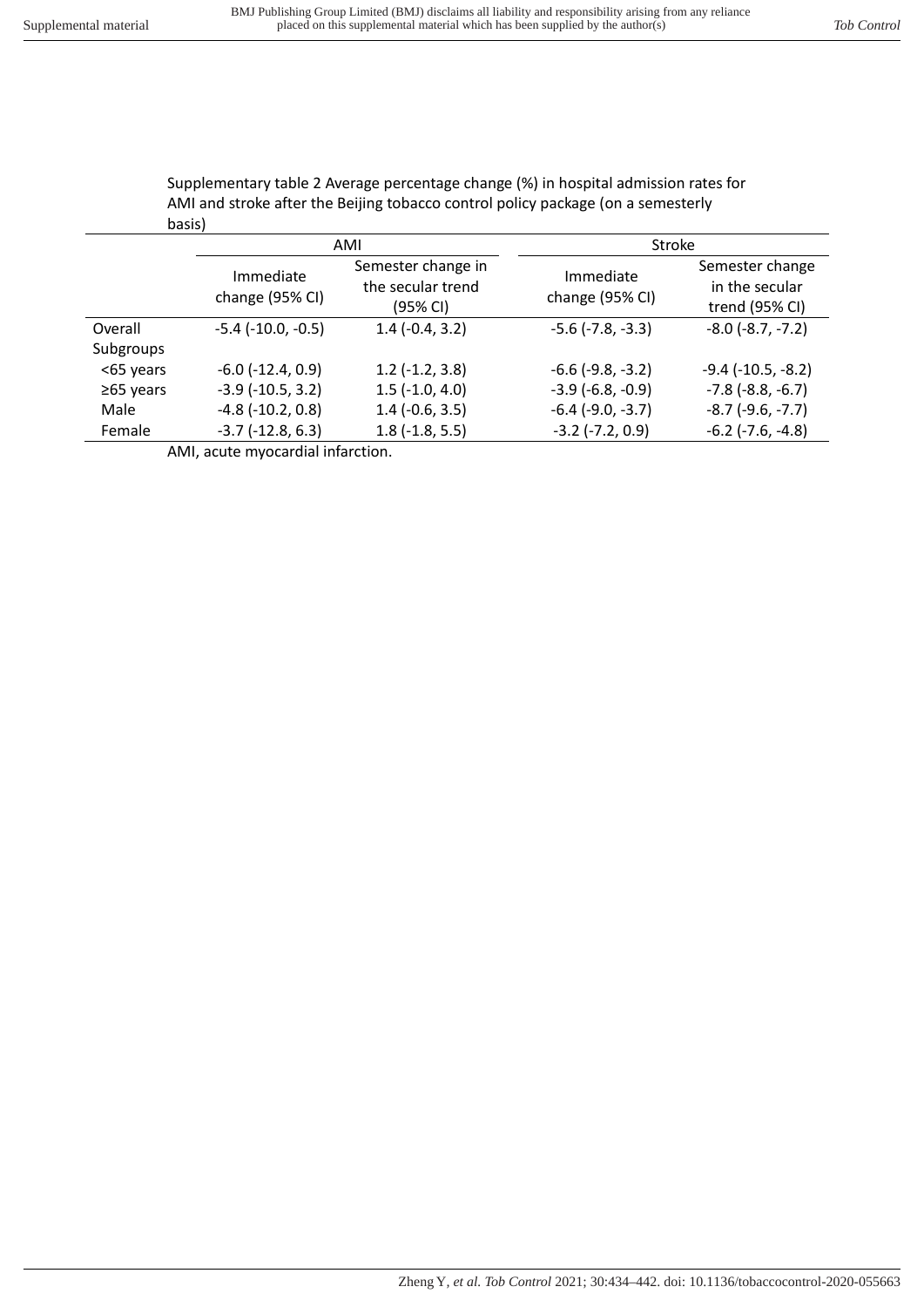| and stroke hospital admissions |                              |                                                   |                              |                                                   |  |
|--------------------------------|------------------------------|---------------------------------------------------|------------------------------|---------------------------------------------------|--|
| False dates                    |                              | AMI                                               | Stroke                       |                                                   |  |
|                                | Immediate<br>change (95% CI) | Annual change in<br>the secular trend<br>(95% CI) | Immediate<br>change (95% CI) | Annual change in<br>the secular trend<br>(95% CI) |  |
| 2014/6/24                      | $-5.4$ ( $-31.0$ , 29.7)     | $2.6$ ( $-15.1$ , $24.1$ )                        | $7.3$ (-25.6, 54.8)          | $-5.9$ ( $-24.5$ , 17.3)                          |  |
| 2014/7/15                      | $-0.1$ ( $-25.8$ , 34.4)     | $5.0$ ( $-12.4$ , $25.9$ )                        | 16.7 (-17.2, 64.6)           | $-3.5$ $(-21.7, 19.0)$                            |  |
| 2014/9/23                      | $7.4$ ( $-16.4$ , 38.0)      | $7.5$ (-8.2, 26.0)                                | $2.5$ (-22.5, 35.5)          | $-10.2$ ( $-24.9$ , 7.5)                          |  |
| 2014/10/7                      | $5.8$ ( $-16.9$ , $34.6$ )   | $7.0$ (-8.3, 24.9)                                | $0.8$ (-22.9, 31.6)          | $-10.9$ ( $-25.2$ , 6.0)                          |  |
| 2014/10/28                     | 13.6 (-9.7, 42.8)            | $8.9(-6.1, 26.4)$                                 | $1.5$ (-21.2, 30.7)          | $-11.2$ ( $-25.0$ , $5.0$ )                       |  |

# Supplementary table 3 Average percentage change (%) after the false dates for AMI

AMI, acute myocardial infarction. 95% CI, 95% confidence interval.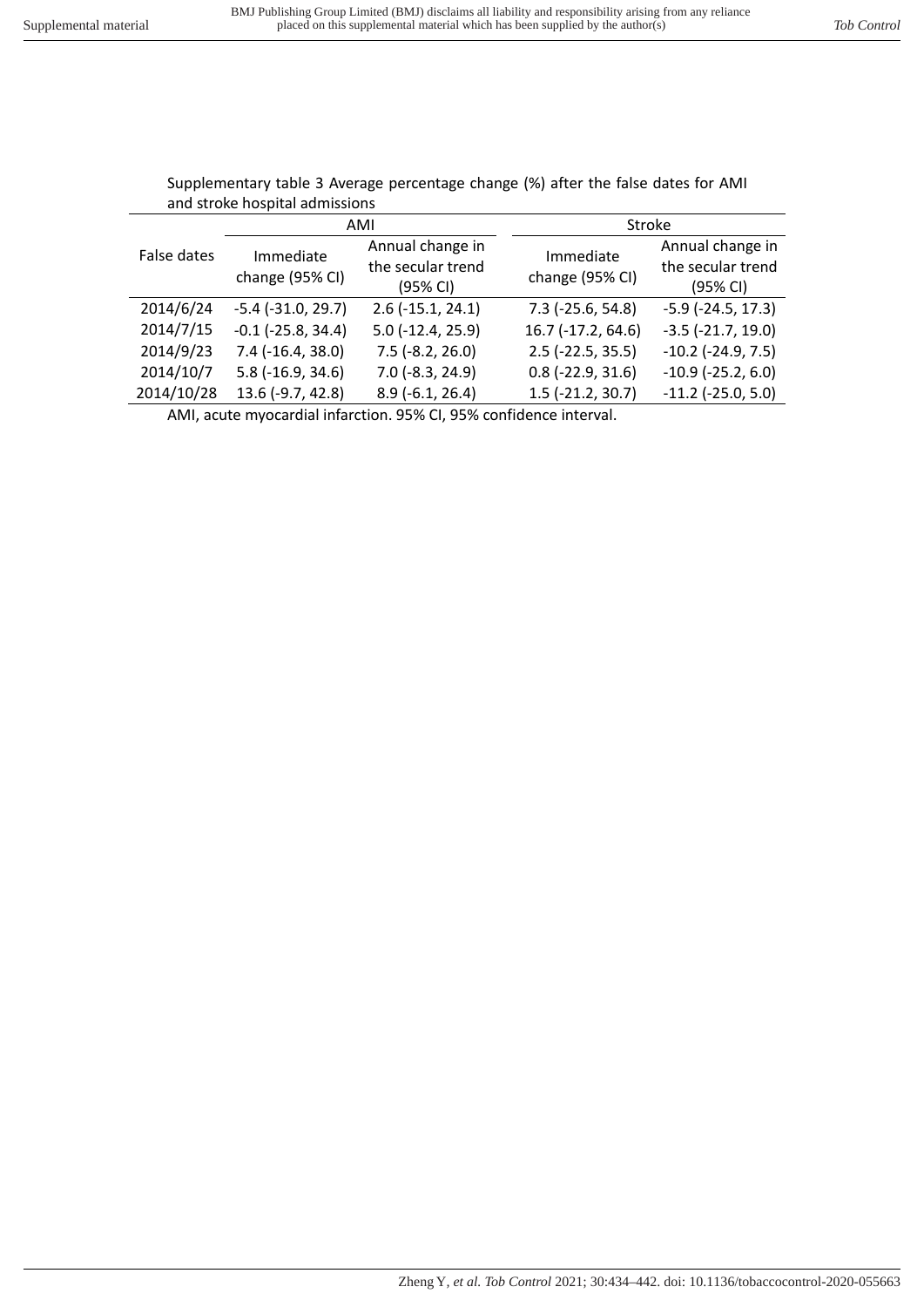| AMI and stroke using spline model of secular trend of time (95% CI) |                              |                                                   |                                 |                                                |  |
|---------------------------------------------------------------------|------------------------------|---------------------------------------------------|---------------------------------|------------------------------------------------|--|
|                                                                     | AMI                          |                                                   | Stroke                          |                                                |  |
|                                                                     | Immediate change<br>(95% CI) | Annual change in<br>the secular trend<br>(95% CI) | Immediate<br>change (95%<br>CI) | Annual change in the<br>secular trend (95% CI) |  |
| Overall                                                             | $-6.8$ $(-11.4, -1.9)$       | $-24.1$ $(-36.1, -9.9)$                           | $-5.8$ $(-8.0, -3.5)$           | $-19.3$ $(-24.8, -13.5)$                       |  |
| Subgroups                                                           |                              |                                                   |                                 |                                                |  |
| <65 years                                                           | $-8.3$ $(-14.6, -1.5)$       | $-36.9$ ( $-50.6$ , $-19.5$ )                     | $-6.6$ ( $-9.8$ , $-3.2$ )      | $-17.9$ ( $-20.4$ , $-15.4$ )                  |  |
| $\geq 65$ years                                                     | $-3.9$ ( $-10.5$ , $3.2$ )   | $3.0$ (-2.0, 8.3)                                 | $-3.9$ ( $-6.8$ , $-0.9$ )      | $-14.9$ ( $-16.8$ , $-13.0$ )                  |  |
| Male                                                                | $-6.4$ $(-11.6, -0.8)$       | $-26.3$ ( $-39.4$ , $-10.2$ )                     | $-6.6$ $(-9.2, -3.9)$           | $-19.5$ ( $-25.2$ , $-13.3$ )                  |  |
| Female                                                              | $-4.5$ ( $-13.6$ , $5.6$ )   | $-10.7$ $(-31.9, 17.1)$                           | $-3.7$ $(-7.7, 0.5)$            | $-20.0$ ( $-29.6$ , $-9.0$ )                   |  |

Supplementary table 4 Average percentage change (%) in hospital admission rates for

AMI, acute myocardial infarction. 95% CI, 95% confidence interval.